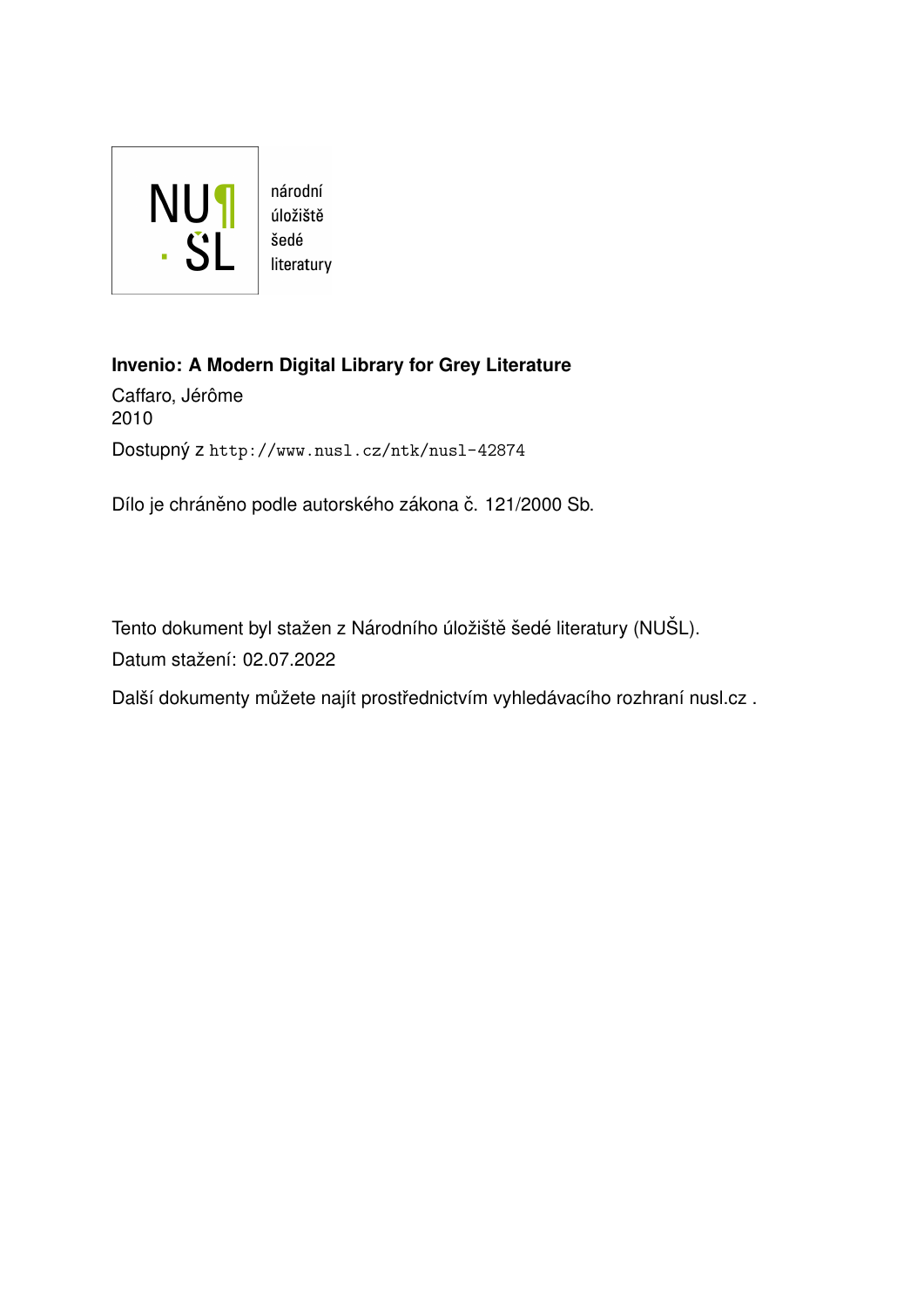# Invenio: A Modern Digital Library for Grey Literature

Jérôme Caffaro, CERN Samuele Kaplun, CERN

November 25, 2010

#### **Abstract**

Grey literature has historically played a key role for researchers in the field of High-Energy Physics (HEP). Consequently CERN (European Organization for Nuclear Research) as the world's largest particle physics laboratory has always been facing the challenge of distributing and archiving grey material. Invenio, an open-source repository software, has been developed as part of CERN's institutional repository strategy to answer these needs.

In this document we describe how the particular context of grey literature within the HEP community shaped the development of Invenio. We focus on the strategies that have been established in order to process grey material within the software and we analyse how it is used in a real production environment, the CERN Document Server (CDS).

## **1 Introduction**

### **1.1 Background**

**CERN** The European Organization for Nuclear Research in Geneva is the world's largest particle physics laboratory. Originally founded in 1954 by 12 European countries, CERN has established a solid reputation in scientific research throughout history. CERN is currently run by 20 European member states with over 40 additional participating observers (states and organizations). About 8,000 scientists from around 580 universities come to CERN to work on their research. The main current research program at CERN is the LHC (Large Hadron Collider), the largest (a 27km ring of superconducting magnets) and most powerful accelerator, smashing particles together to understand the basic constituent of matter. Over a thousand publications are published yearly by CERN scientists in established journals.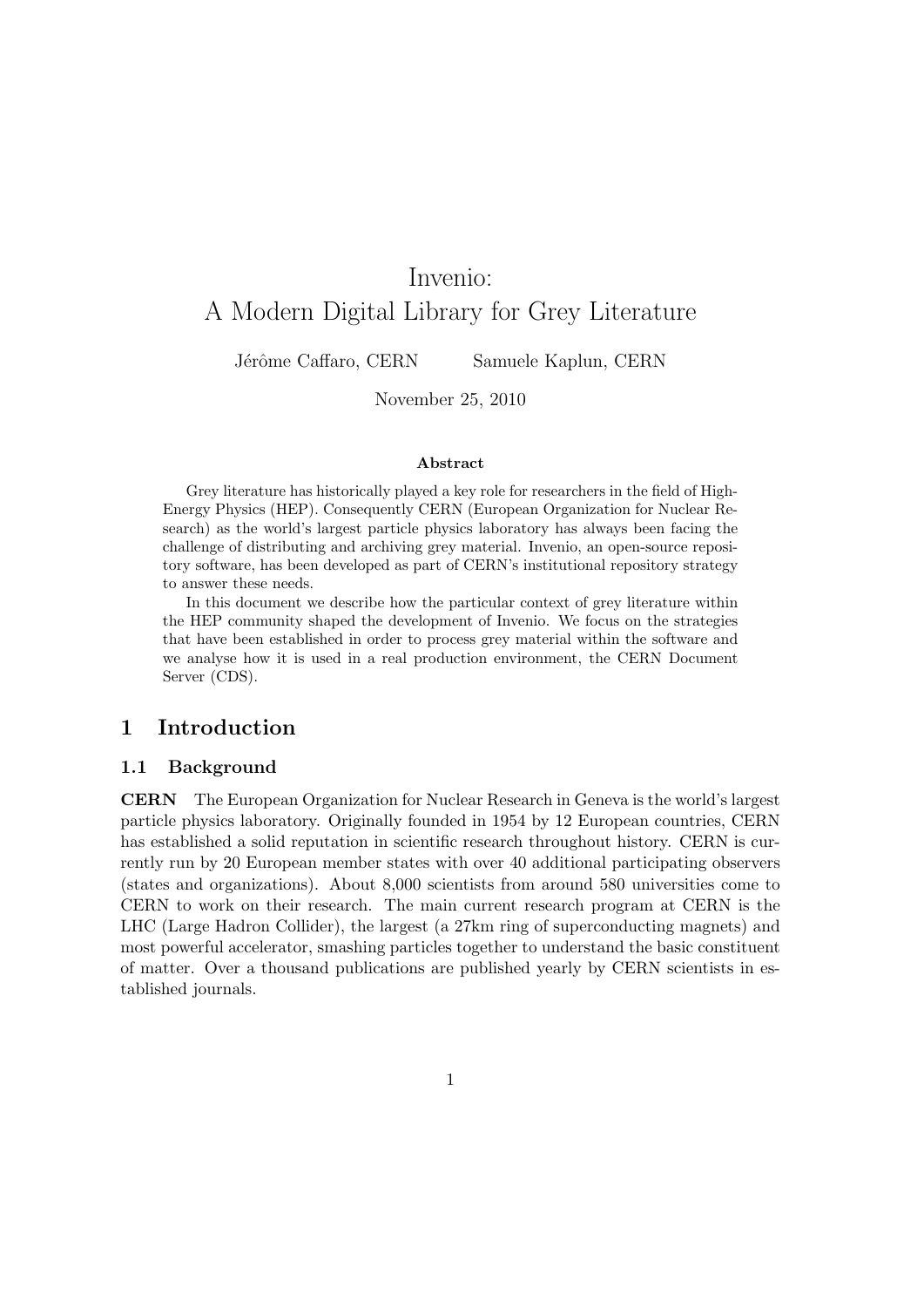**HEP Community** The High Energy Physics (HEP) community is estimated to have about 20,000 scientists. It essentially comprises researchers working in the major particle physics laboratories around the world such as CERN, Desy (Germany) Fermilab (USA), SLAC (USA) and KEK (Japan).

### **1.2 Invenio**

Invenio is an integrated digital library system [1] originally developed at CERN to run the CERN Document Server (CDS). It is currently one of the largest institutional repositories worldwide. It was started over 15 years ago and has matured through many release cycles. Invenio is a GPL2 Open Source project based on an Apache/WSGI+Python+MySQL architecture. Its modular design enables it to serve a wide variety of requirements, from a multimedia digital object repository, to a web journal, to a fully functional digital library. The development strategy used to implement Invenio ensures that it is flexible in every layer. Being based on open standards such as MARCXML and OAI-PMH 2.0 its interoperability with other digital libraries is guaranteed. Having been originally designed to cope with the CERN requirements for digital object management, Invenio is suitable for middle-to-large scale digital repositories (100K*∼*10M records).

## **2 Grey Material at CERN**

Invenio software was born in a rich grey literature producing environment [2]. One early major impact on the HEP community, and by consequence on the development of Invenio was the definition of a strong policy towards the dissemination of the work done at CERN. Indeed the convention that established CERN in 1954 states that "*[...] the results of its experimental and theoretical work shall be published or otherwise made generally available*" [3]. The implied openness of this mission forged a strong idea of responsibility for the community to give access not only to published documents, but also to additional material produced by the organization. CERN being an international organization, involving collaborations with a large number of universities and institutions, efficient sharing of information was a primary concern not only for scientific results, but also for all the material necessary for good coordination and proper running of the experiments: engineering drawings, technical reports, notes, etc. containing important scientific or technical data, but not suitable for publication in journals.

An important trend that took off among HEP researchers more than 50 years ago was the habit of mailing to their peers printed copies of their work at the time of submission to journals [4], reducing by several months the access to results of a possibly major importance in the context of the laboratory: machines and tools built for the CERN experiments being giant and technically advanced prototypes, they require several iterations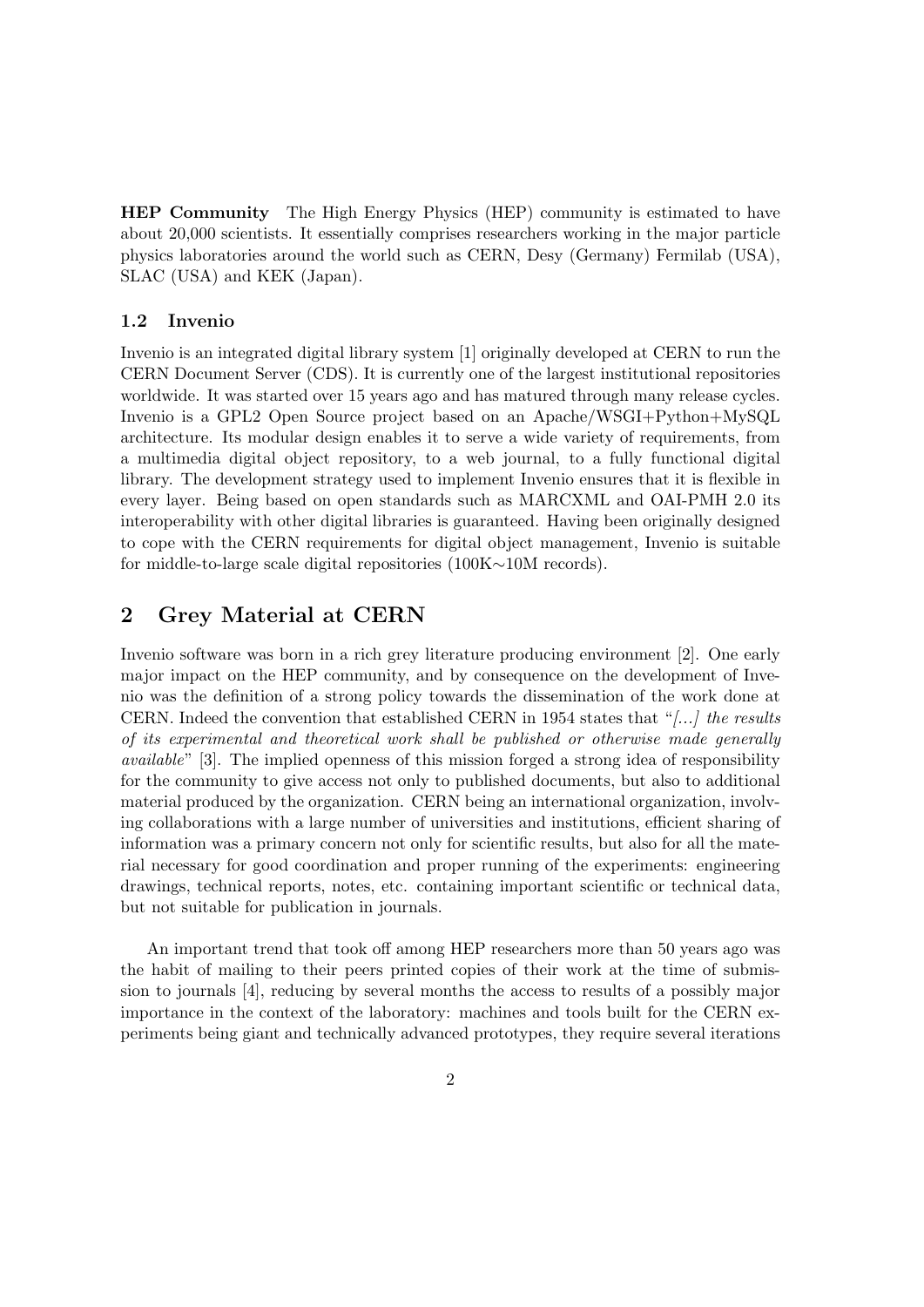of optimizations which can be performed through the analysis of early experimental results. Reducing the duration of these cycles was necessary to help keeping the cost of the experiments as low as possible.

Early experimental results would also be used as input by theoretical physicists in order to refine existing theories or build new ones, and suggest new areas of study for experimental physics [5].

Another early concern expressed by the researchers at CERN was simply related to the physical access to grey literature. It is common for several thousands of scientists and engineers to work on the same experiment due to its complexity and size. A geographical distribution of the experts is inevitable, considering both the country of origin of these experts and location on the experiment(s) site(s) for practical reasons. Coordination of such large projects is only possible through formal, written forms. That particular need of giving access to a large amount of information in an electronic way resulted in the creation of the World Wide Web in 1989, as a proposal by Tim Berners Lee [6].

In the last two decades, HEP continued to pioneer solutions in scholarly communications. SPIRES, the SLAC (Stanford Linear Accelerator) literature database became in 1991 the first web server in the USA and the first online database in the world [7]. The same year arXiv.org (named at the time "LANL preprint archive") opened its web frontend, first as repository of physics preprints before expanding to other fields of science. In 1993 CERN released its preprints database on the web as an early version of the Invenio software, with the initial goal of fulfilling CERN's needs of access to grey literature.

## **3 Invenio for Grey Literature**

In this section we review the strategies adopted in Invenio to support the management of grey literature. Examples of applications to real production systems running Invenio are given. In particular numbers given in the following paragraphs are updated statistics of the CERN Document Server (powered by Invenio) for November 2010.

**MARCXML as core metadata format** MARCXML is the core bibliographic metadata format of Invenio. It offers all the required flexibility to model a great variety of digital assets.

Being a library standard, MARCXML offers the advantage of being well-known by professional librarians, giving a unique chance for grey material to be curated by the institutional library team. The very same tools used to manage published material can be used to process grey material, ensuring higher quality data and helping grey literature find its way more to standard institutional processes more easily.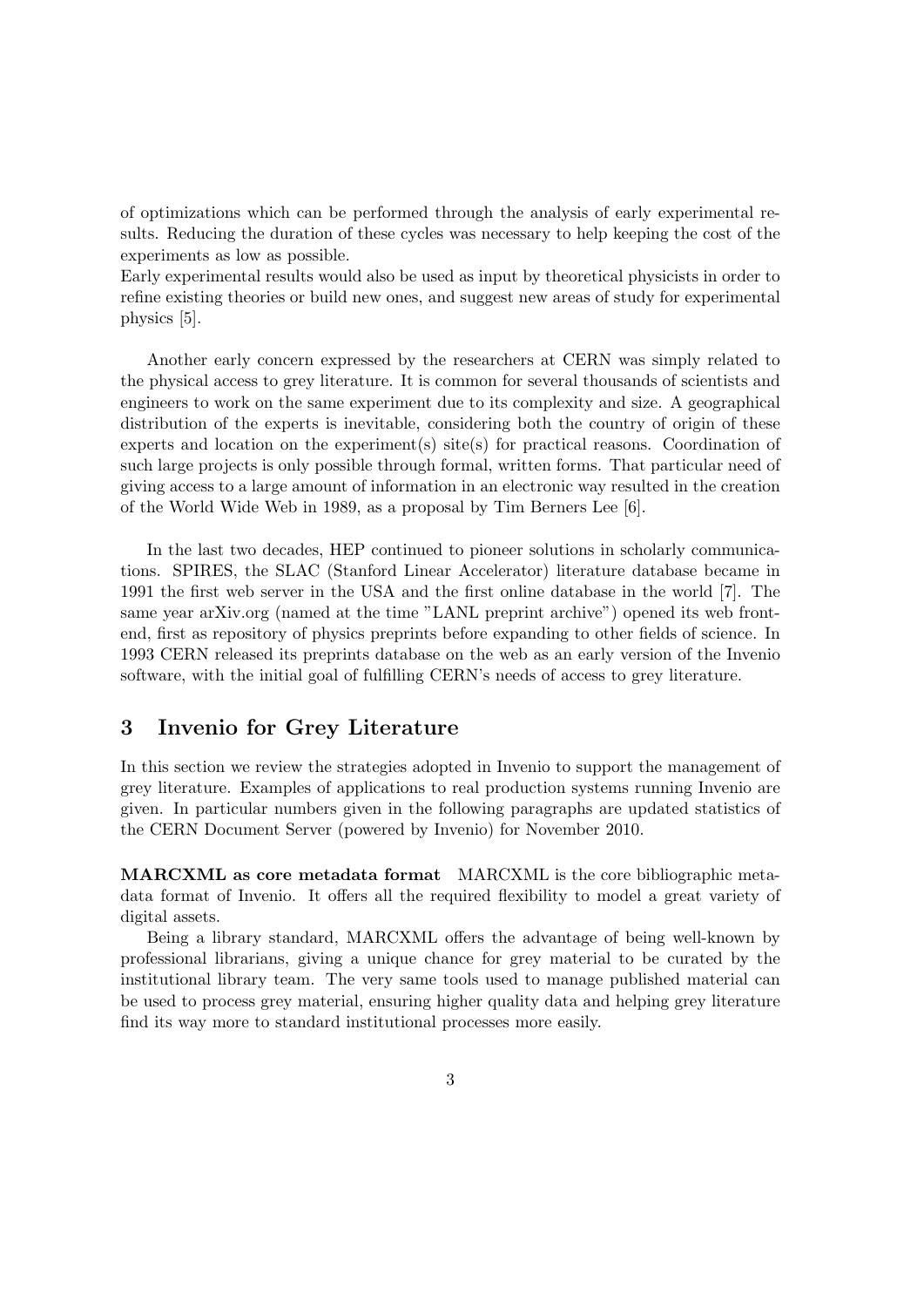**Flexible metadata-formatting layer** A flexible metadata formatting layer in combination with the MARCXML format allows the visualization of practically any digital asset within Invenio. An accessible HTML-like markup offers the opportunity for librarians to define the display of the managed records.

Additional support for XSLT at the level of the formatting layer enables easy conversion from MARCXML to other XML flavor formats in a standard way.

CDS uses 122 different formatting templates, approximatively half of them being used to prepare search results output, and the other half providing detailed information about the records. The templates deal with standard preprint objects, as well as video, audio or photo content. Combined with a customizable collection tree, it is possible to offer subject-based "portals" regardless of the actual type of contained material.

**Customizable workflow engine** The submission system of Invenio lets administrators configure their own customized workflows. The framework offers the tools to create web front-ends for users to submit data (metadata and files), and an extensible set of functions to process the collected data.

Typical workflows result in the creation of a new record in the repository. Thanks to the mapping of the collected data to MARCXML, the flexibility offered by the submission system of Invenio regarding the type of supported data can be extended to the archival of this data. Submissions of Invenio can also be the starting point for subject specific jobs such as OCR (Optical Character Recognition) for scanned documents, and image downsizing for the creation of web versions.

91 different workflows are currently maintained on the CERN Document Server, some very similar to the basic workflow described above and other implementing complex reviewing and approval systems implicating thousands of different users. An average of more than 30 documents are submitted per day (less during week-ends) through these web-based workflows (300 documents per day when considering alternative input methods).

**Collaborative tools** Invenio supports the creation of user groups (local or derived from the institution identity management system) and "baskets" letting users share information in a controlled, targeted manner. This feature is particularly useful in order to provide a community-based selection of unpublished documents at a quality that a ranking algorithm cannot match. Shared baskets can then offer a fast changing community-based hierarchical structure of data that Invenio main navigable collection tree cannot provide. In November 2010, CDS counted 6,245 non-empty baskets set up by 4,575 distinct users, covering about 10% of the whole archive. 6% of the baskets were shared among several users.

Invenio also features basic commenting and reviewing capabilities enabling a better understanding of the quality of the material. Consequently it also archives information about the documents which in the past was wrongly regarded as transient information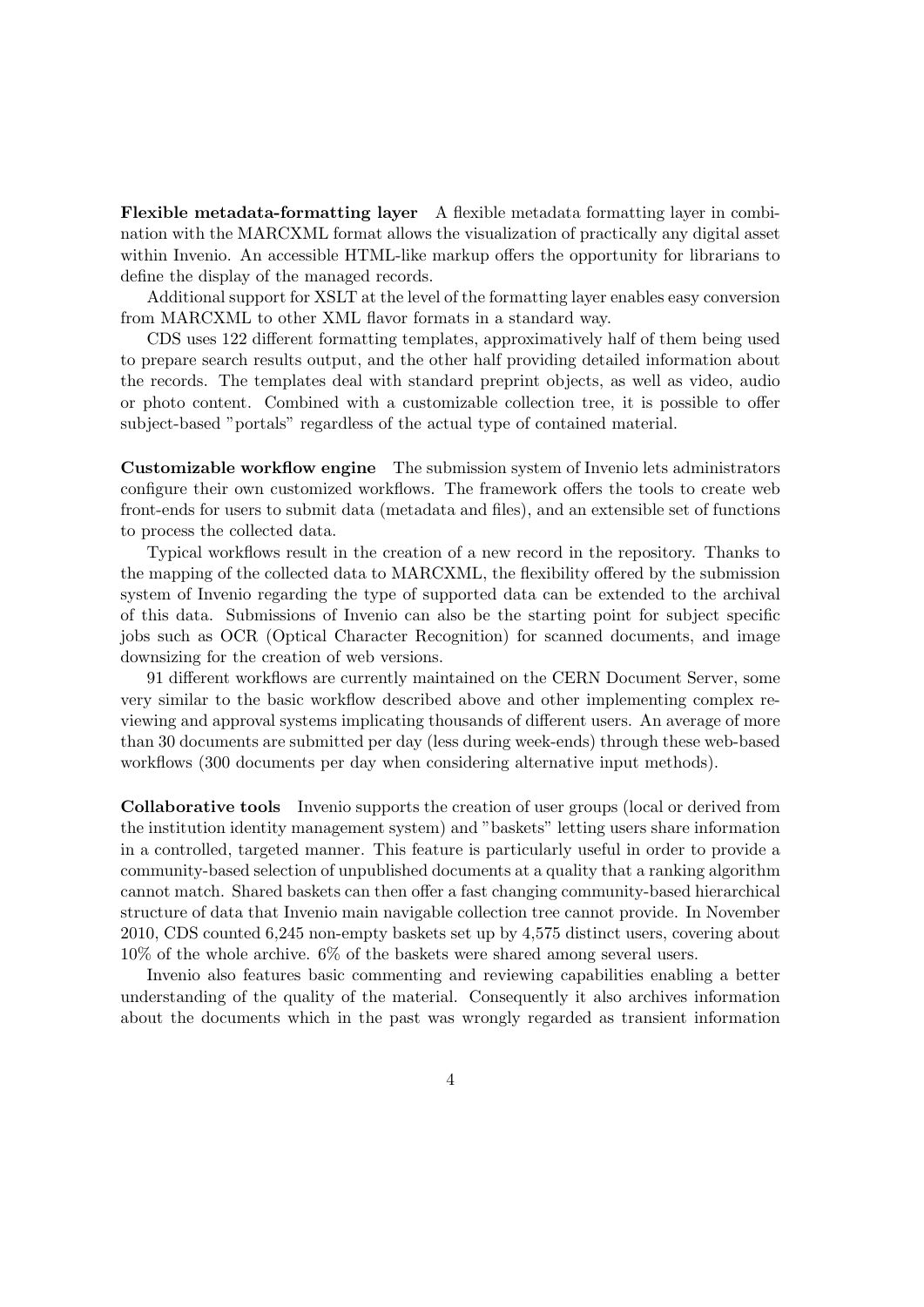only. The most active collection on CDS, regarding the number of comments, gets an average of about 30 comments per day through its built-in commenting system, usually on recent work being under peer-review at CERN.

Access control also plays an important role in helping the ingestion of grey material: providing an adequate, secure and restricted collaborative workspace for draft documents is an incentive for users to move their workflow to a central server, hence giving more opportunity for the final document to be made publicly (or not) available. Indeed Invenio can accompany documents through their life cycle, thanks to the integration of an advanced role-based access control system into the flexible workflow engine.

To bring a better awareness of the quality of the material to users and help with the discovery of documents of possible interest, Invenio display recommendation based on document usage statistics (*"People who viewed this page also viewed..."*) and features download/citation history graphs.

**Search engine** A major concern for large repositories of grey material is to provide an efficient way to retrieve new and archived material. Invenio includes a very fast search engine optimized for large repositories (millions of documents) on simple infrastructures, combining metadata and fulltext search in a simple Google-like query language. Advanced users are also given the opportunity to perform advanced queries, such as *find document written by Ellis from years 2000 to 2010, mentioning "higgs boson" in the fulltext, referring to documents written by Randall, and cited more than 50 times*. The CERN Document Server serves about 25,000 queries per day, for an archive of about 1 million records.

Retrieved documents can be ranked according to several techniques, such as "word similarity" ranking or "citation-graph" [8] based ranking etc. in order to accommodate to the type of searched material: for example a researcher new to some subject is more likely to search for general reference documents while an expert might rather be looking for all new material in his field of interest.

The Invenio search engine technology is at the core of many functionalities offered by the software. For example combined with the flexible metadata-formatting layer, it can provide personalized search-based RSS feeds or email alerts: new results to some specific search queries such as the sample one mentioned above can be sent periodically to the subscribers. This has proven to be an essential functionality for CERN physicists in need of the latest information on some very specific topics. CDS counts more than 12,000 RSS subscriptions set up by 3000 distinct users (IP-based). 2417 emails alerts have also been set up by 1615 users.

Other use cases of the search engine include the suggestion of documents similar to a given one, or the creation of the bibliography (BibTEX) of a given author, personalized podcasts, etc.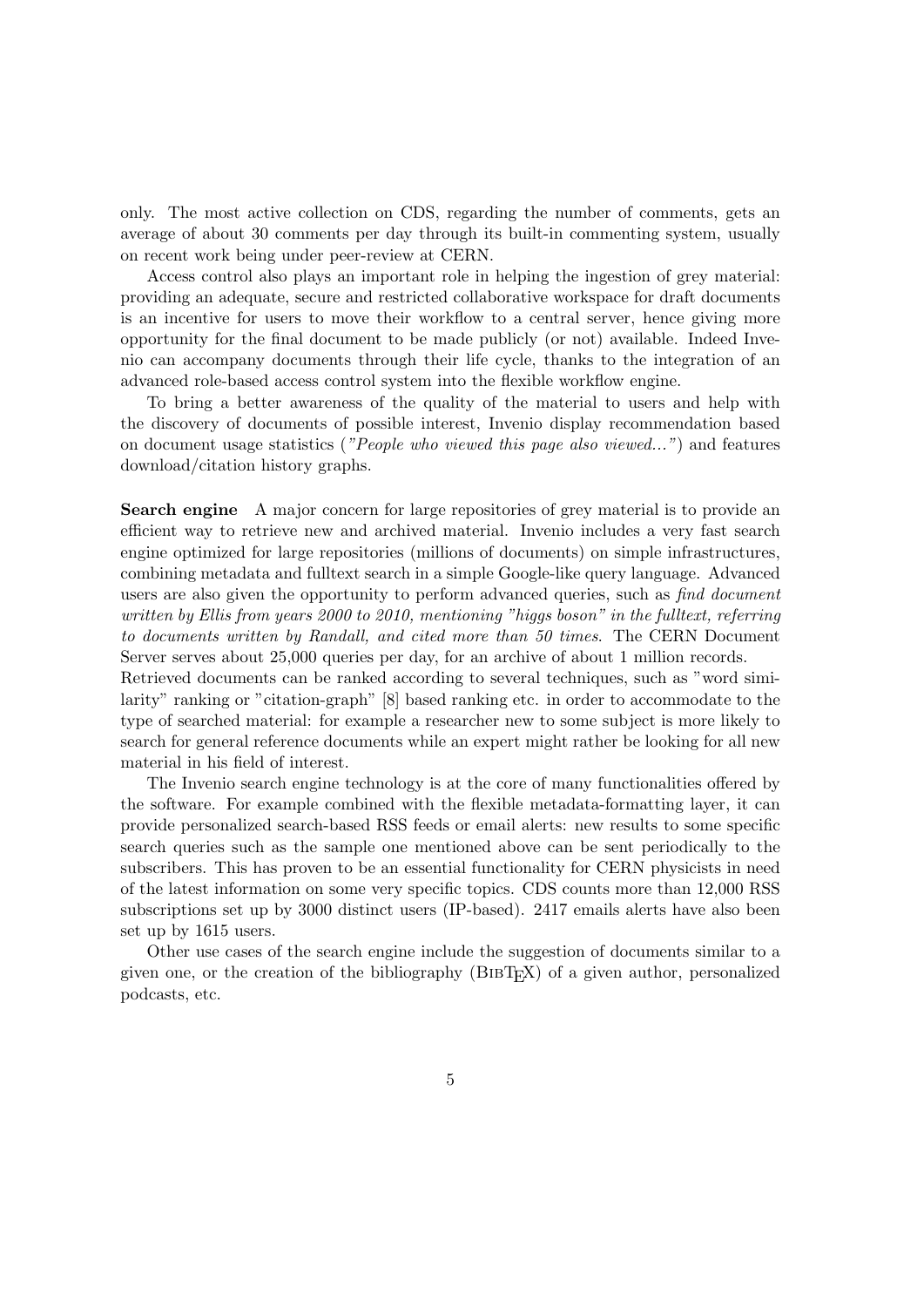**Interoperability** Invenio implements standard protocols to help the ingestion and dissemination of documents. Though these protocols are usually independent of documenttype, they can still suffer from the conversion process usually occurring to ensure that repositories use a common language. For example OAI-PMH is able to support any document type, but most repositories only support the Dublin Core schema, hence narrowing down the possibility to use this protocol in some scenarios. Invenio is able to export and import any metadata format in OAI-PMH thanks to the underlying layers supporting custom conversion templates. For example OAI-PMH is used at CERN to feed an installation of Invenio with conference and meeting objects coming from the institutional conference management system Indico.

Another example of usage of OAI-PMH in Invenio is in the context of the OPENAIRE project, which is planning to exchange usage statistics among participating repositories through this protocol.

**Integrated digital library** Invenio is a multi-purpose repository software: not exclusively designed for grey material, it offers the advantage of being a solution for the common needs of a library. It results in lower infrastructure maintenance costs by grouping several library services and processes on a single server. Reusing the same technology and concepts for these different services is also reducing the learning curve to master the necessary tools. It becomes much easier to justify the cost of supporting grey material within the institution.

## **4 Conclusions**

Invenio is a well-established open source repository software. The context in which the software was conceived and then further developed has played an important role in defining a core set of features suitable for the ingestion, processing and distribution of grey material.

The performance and flexibility of the software has led to its adoption in a variety of scenarios, strengthening the will to drive the development efforts towards an increased support for grey material.